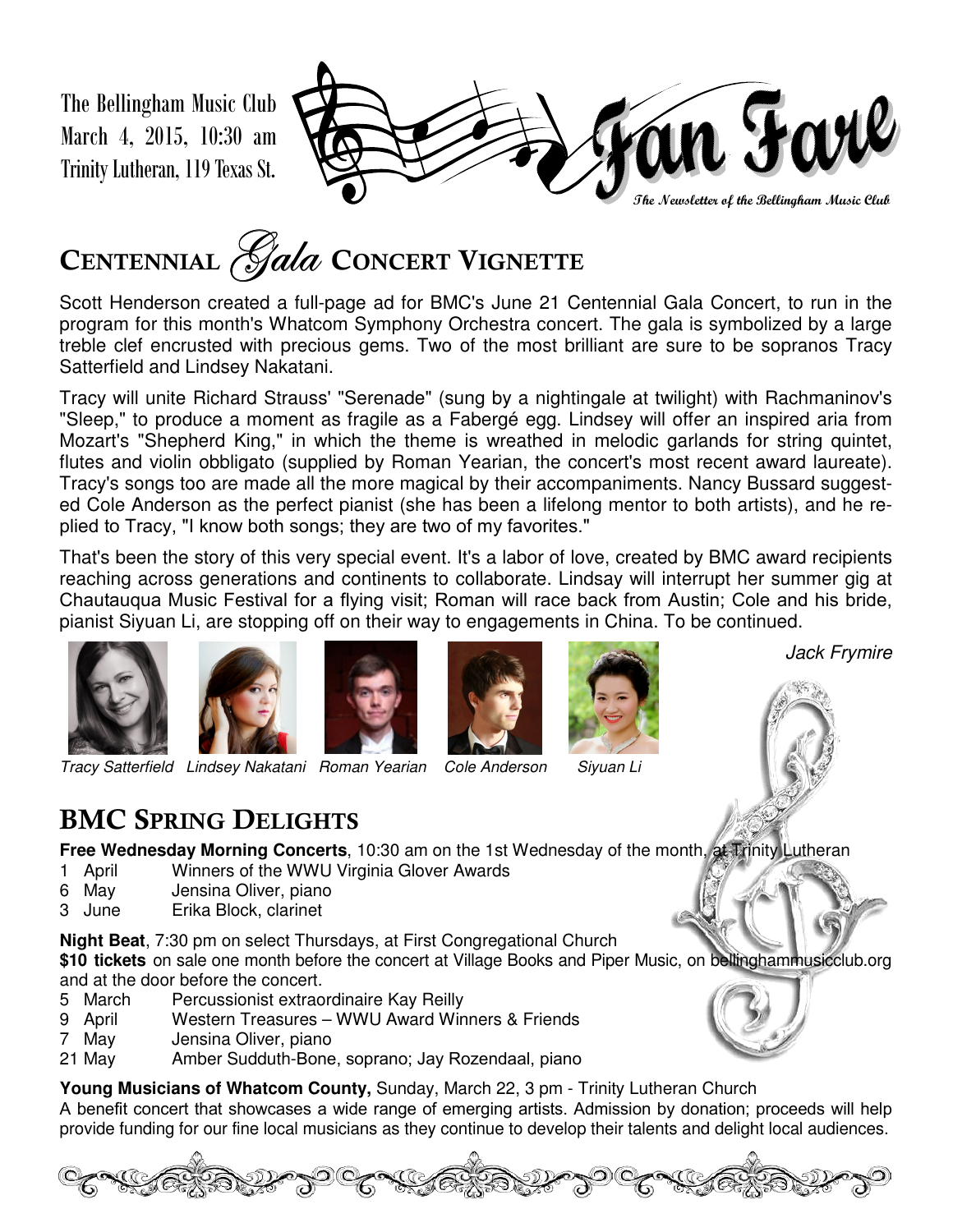

#### **BOARD NOTES**

**Best wishes** for a speedy recovery to **Joan Rae** who is sporting a new hip! Do you know someone who could use cheering up? Let us know!

**Warm welcome** to new members Shenzhi Zhang and Xiaoli Yang, parents of Enid Carrick Award Winner William Zhang. It's always a good time to join the BMC; a mere \$25 per year supports music in the community and encourages talented youth in their music making.

### **UPCOMING EVENTS**

**Recent BMC Vocal Award winners** Luke Robinson, Maura Schaefer and Rosamund Dyer are cast in Bellingham High School's upcoming production of **The Music Man**. Fridays March 6 & 13, Saturdays March 7 & 14 at 7 pm; Sundays March 8 & 15 at 2 pm. \$10 adult; \$8 seniors/students. Tickets at the door and various locations around town. For more information, please call 676-5006.

**The SJMEA Large Group Festival** at WWU features spectacular performances by local high school students. Choirs, bands and orchestras perform March 23-27. Bellingham H. S. groups perform on Tuesday, March 24.

Ryan Schmidt will lead the **Bellingham Chamber Chorale** in two performances celebrating the centenary of **Rachmaninov's All-Night Vigil:** 7:30 pm Saturday March 14 at St. Paul's Episcopal Church in Bellingham, and 3:00 pm Sunday March 15 at Salem Lutheran Church in Mount Vernon. Tickets \$5-\$20, online on Brown Paper Tickets, or at various locations in Bellingham, Lynden and Mount Vernon. Visit bccsings.org for details.

**The Whatcom Chorale** presents **Gifts from our Musical Past: Our Folk Song Heritage.** 3:00 pm Sunday March 15 at First Congregational Church, 2401 Cornwall Ave. Folksongs arranged by Copland, Barber, Bernstein, Robert Shaw and Alice Parker resonate with the indomitable spirit of our shared history. Tickets \$20/15, \$5, 18 and under, at various locations and at the door. Visit whatcomchorale.org for details.

**4th Annual Play It Forward Residency**. The Whatcom Symphony Orchestra and the Bellingham Festival of Music present the **Olive Reed Trio** (clarinet, bassoon and oboe), from **The Colburn School in Los Angeles**. As part of the Ziering-Conlon Initiative for Recovered Voices, these gifted young artists will present works by composers such as Martinu and Schulhoff, suppressed by the Nazis during World War II, in addition to others from the standard repertoire. 7:30 pm Tuesday, March 17, WWU PAC (recital) and 7:30 pm Saturday, March 21, Bellingham High School (including two local high school ensembles mentored in master class).

**WSO 3:00 pm Sunday, March 29.** Sibelius 2nd Symphony, Beethoven Triple Concerto, featuring principals from Seattle Symphony. MBT box office 734-6080. For details visit whatcomsymphony.com or call 756-6752.

## **OPERA AND BALLET IN CINEMA**

Bel canto superstars Joyce DiDonato and Juan Diego Flórez join forces for a showcase of vocal virtuosity as the **Met Live in HD** presents Rossini's **La Donna del Lago**. Live at 9:55 am Saturday March 14; encore at 6:30 pm Wednesday March 18. \$24/\$22/\$18 at Regal Cinemas Barkley. Visit metopera.org for details.

**The Pickford Film Center** features live and recorded productions from European houses.

Royal Opera House: **Der fliegende Hollander** (with Bryn Terfel as the Dutchman) 7:00 pm March 17 at the Limelight Bolshoi Ballet: **Swan Lake** - 11:00 am Sunday, March 22 at the Pickford

Paris Opera Ballet: **Balanchine and Millipied** - 11:00 am Sunday, March 29 at the Pickford

**\$20/\$16 PFC members**. Visit pickfordfilmcenter.org for full schedule, synopses and trailers.

**Contributions or corrections? Contact Newsletter Editor Barbara Hudson at barbi0101@yahoo.com Find more about the BMC on our website bellinghammusicclub.org and "like" us on Facebook!**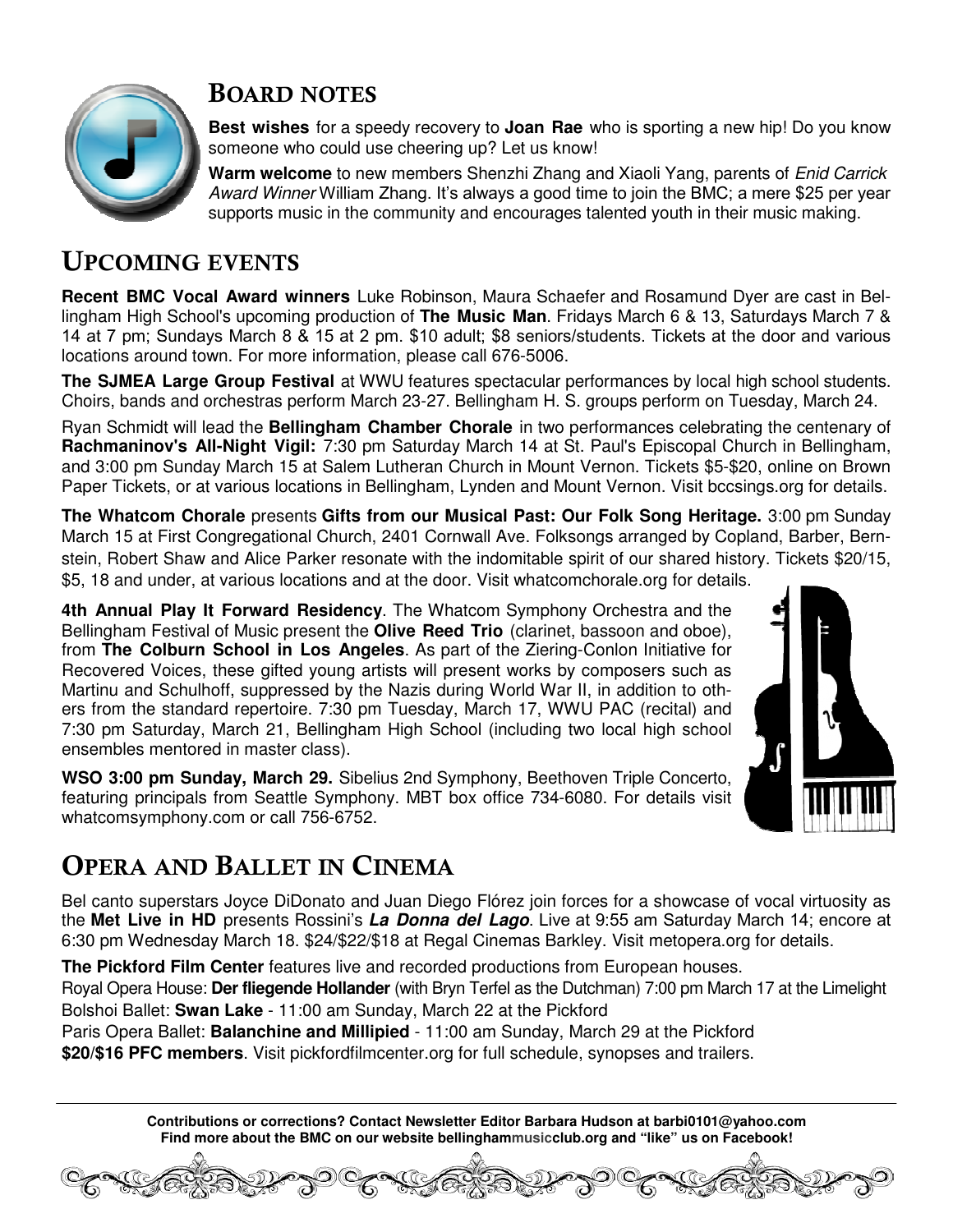Sherie Kahn and Mark Schlichting present the winners of the Nicholas Bussard High School Instrumental Awards and the Ethel Crook High School String Awards

Fantasistykke (Fantasy) Carl Nielsen

**Alex Mumford, oboe Julia Mumford, piano** 

Introduction et Rondo capriccioso, op.28 Camille Saint-Saëns

**Ian Aegerter, violin Nancy Heyer, piano** 

**Nikole Ziehe, alto saxophone Nancy Heyer, piano** 

Concerto no. 3 in B minor, op. 26 Camille Saint-Saëns 1. Allegro non troppo (1835-1921) **Hannah Schoepe, violin Nancy Heyer, piano** 

(1879-1941)

**Glenna McGarity, flute Nancy Heyer, piano** 

Cello Concerto in D minor **Edouard Lalo**  1. Prelude: Lento. Allegro maestoso (1823-1892) **Maya Enstad, cello Nancy Heyer, piano** 

Bellingham Music Club - March 4, 2015

(1865-1931)

(1835-1921)

Soliloquy **Dean C. Howard** (1918-2011)

Fantaisie **Philippe Gaubert**